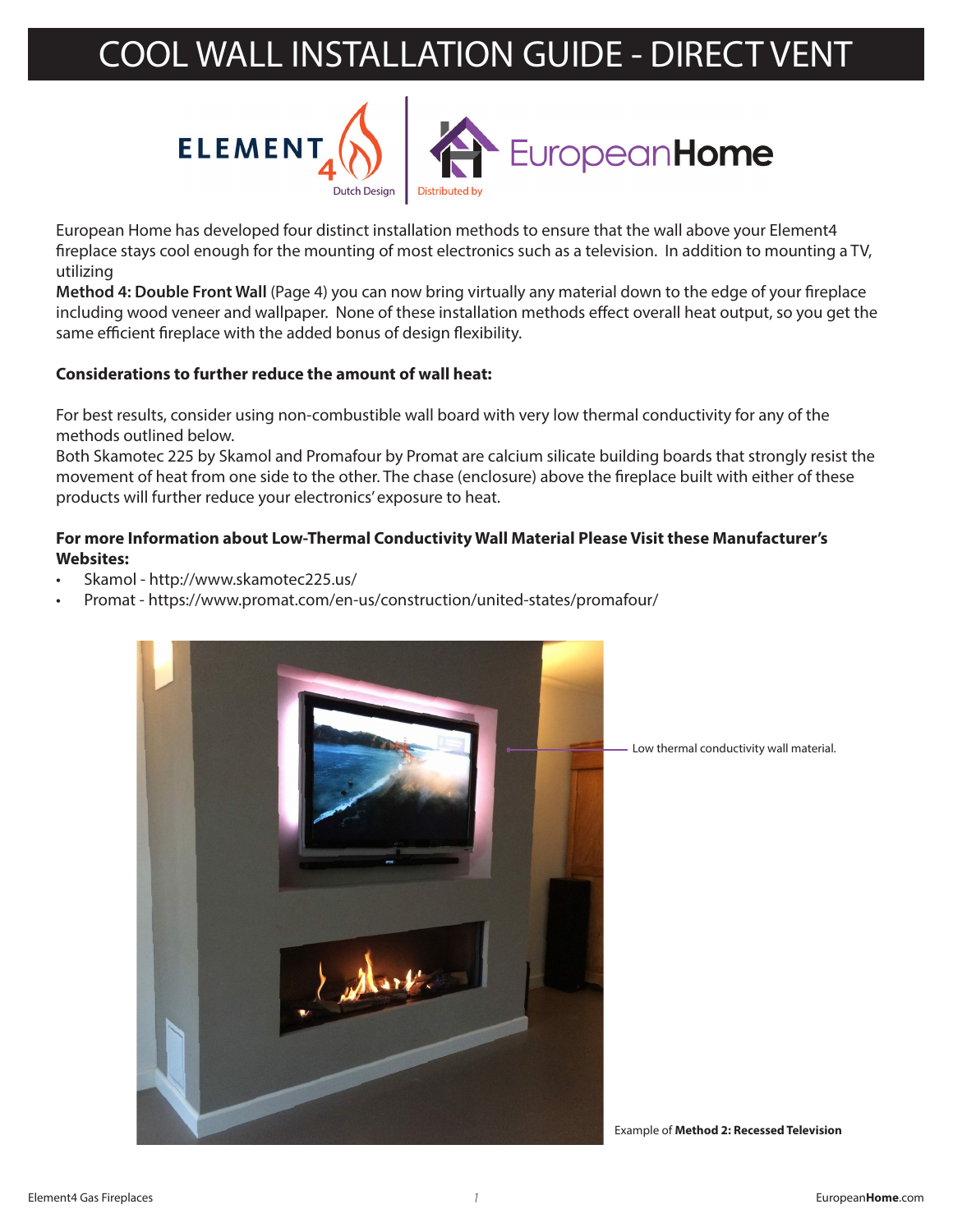## **Protecting your Electronics (applies to all installation methods)**



Rear View

### **Method 1: Deep Mantel Without Recess**



Cross Section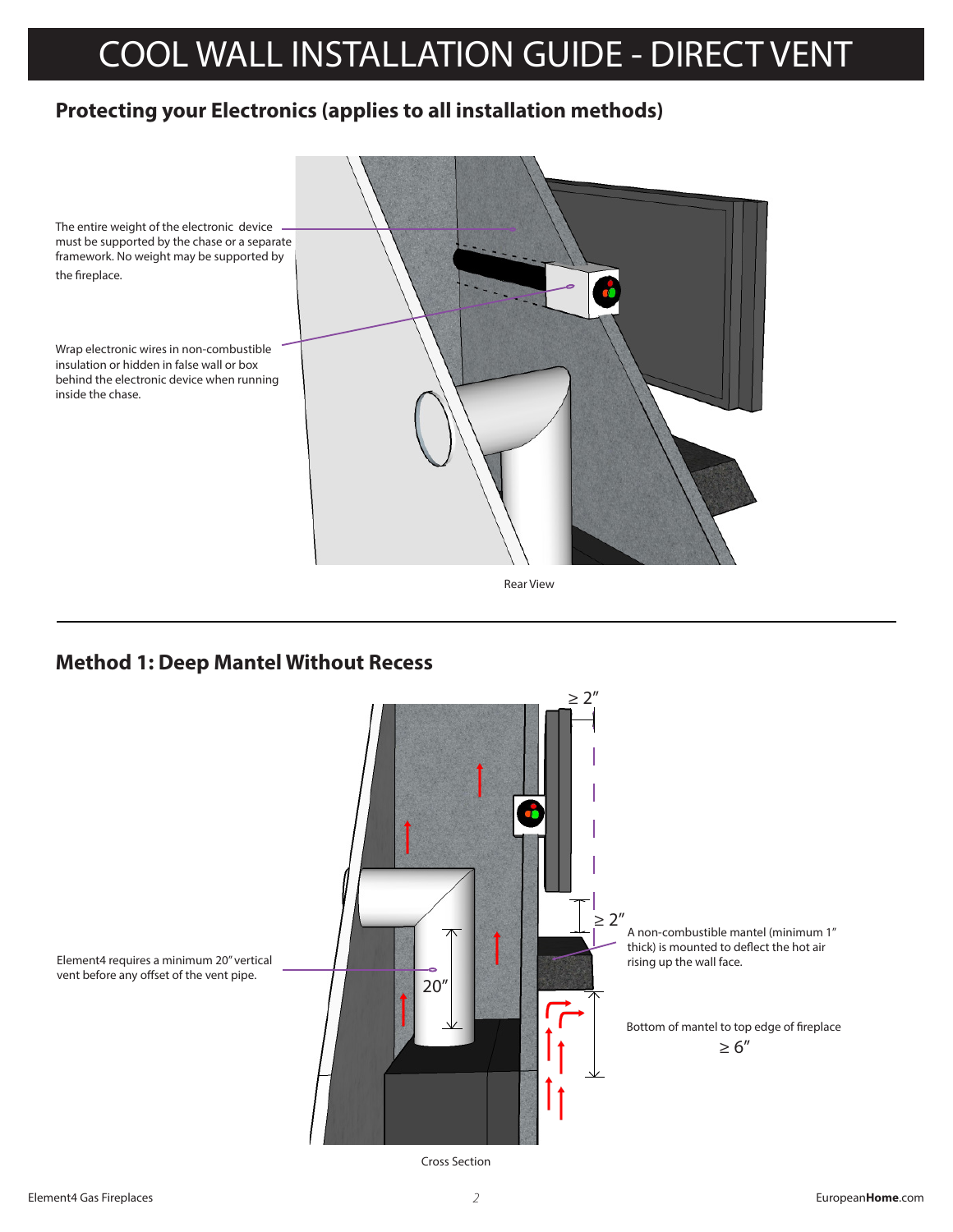## **Method 2: Recessed TV**



### **Method 3: Recessed TV + Mantel\***



Cross Section